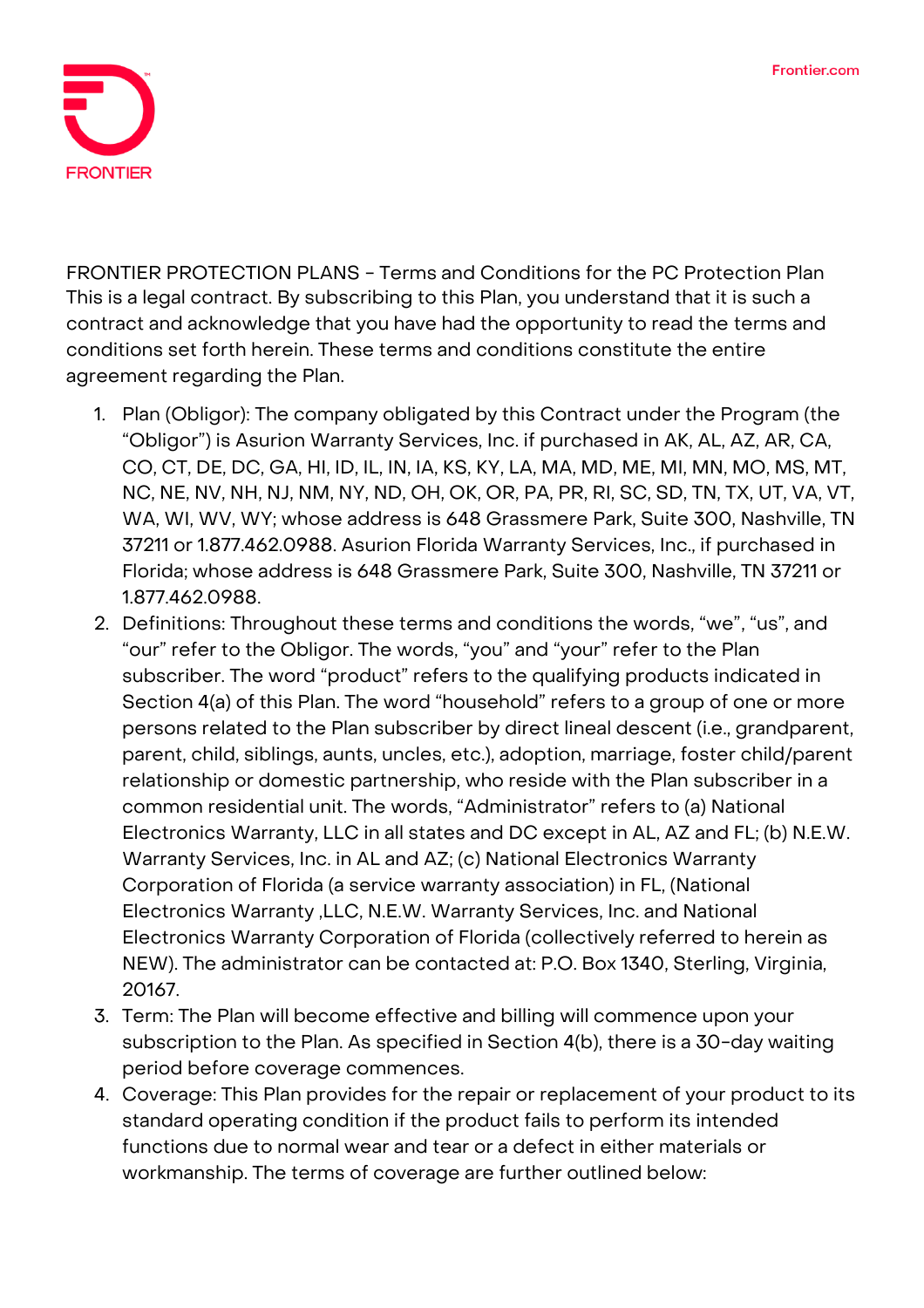

- a. Qualifying Products: This Plan covers one (1) desktop or laptop system. For the purpose of this Plan, a system consists of a desktop personal computer or laptop computer (referred to as a "PC") and one (1) of each of the following: an associated external monitor which must be 19" or smaller, keyboard (wired or wireless), mouse (wired or wireless), external broadband modem, non-commercial router (wired or wireless) and a Fiber Internet back up battery. All types of PCs are eligible for coverage under this Plan except PCs which are not equipped with a Windows Operating System version Windows 2000 or newer and Apple computers which are not equipped with an Apple operating system version OS X or newer.
- b. Coverage Effective Date: **Coverage under the Plan will commence 31 days after your subscription to the Plan. No service will be provided during the initial 30 days of the Plan. If the Plan is cancelled, coverage will continue for 30 days after the cancellation date.** There will be no lapse in coverage if you move to another residence, provided that you continue your service with Frontier.
- c. Primary Residence: Unless otherwise specified, the coverage under this Plan applies to one (1) system customarily located in your primary residence belonging to you or a member of your household. If you change your primary residence, you are required to notify Frontier of such request or change. In the event that you wish to obtain coverage for more than one residence, additional Plans must be purchased.
- d. Service Fee**: In the event that your PC or monitor requires service, you will be required to pay a service fee in the amount of Seventy-Five Dollars (\$75.00).** The service fee does not apply to the repair or replacement of a keyboard, mouse, modem, router or Fiber Internet back up battery. The service fee must be paid by you in advance of the service being provided. The service fee can be paid through a valid credit card or through check or money order.
- e. Keyboard, Mouse, Modem, Router and Fiber Internet Back Up Battery: This Plan covers the cost to repair or replace the keyboard, mouse, modem, router or Fiber Internet back up battery which are not an integrated component of your PC, with ones of like kind and quality. It will be in our sole discretion whether your inoperable keyboard, mouse, modem, router or Fiber Internet back up battery is repaired or replaced. You will not be charged a service fee for claims related to the previously mentioned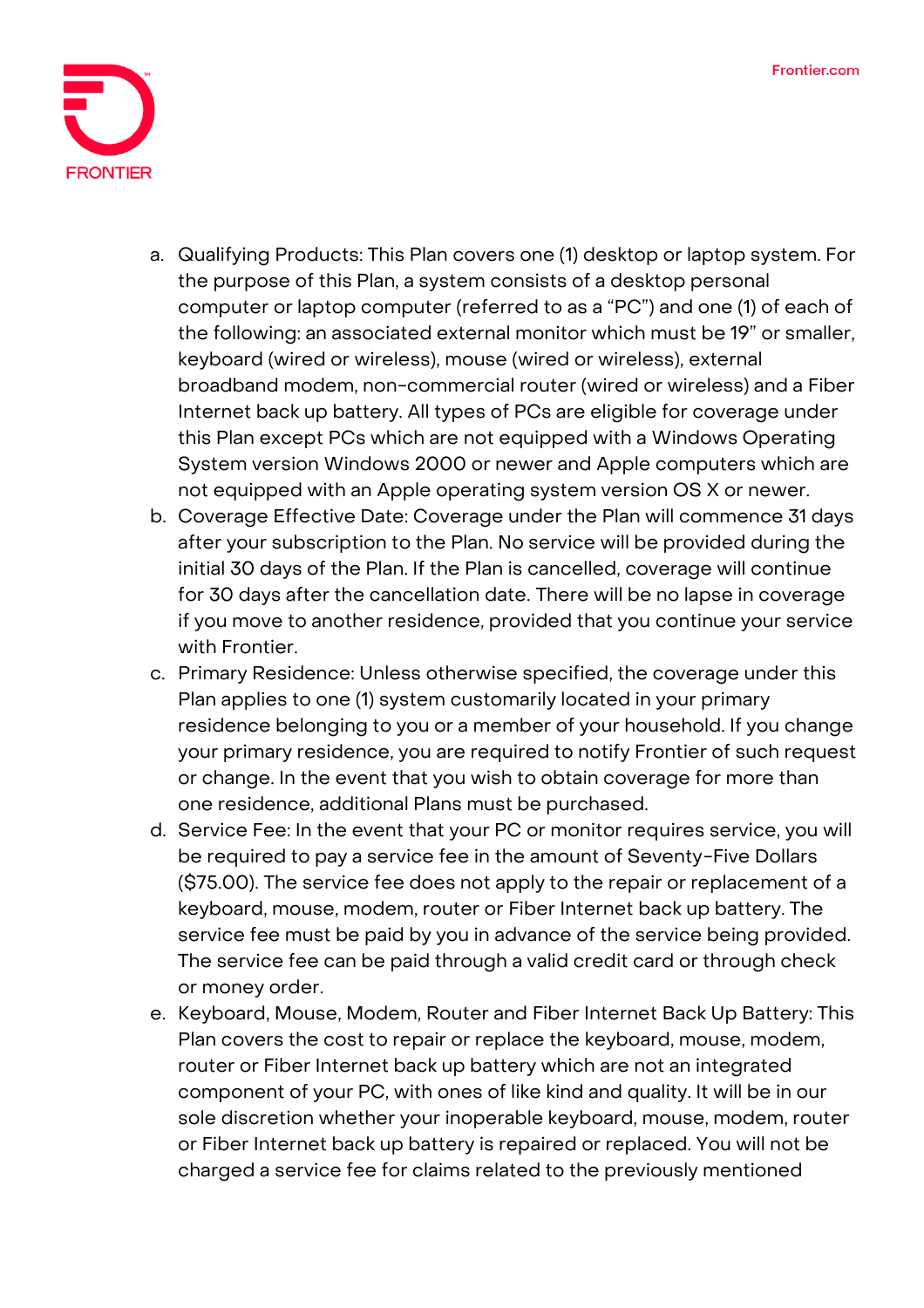

products, however, the costs associated with the repair or replacement of these products will apply toward the aggregate claim limit under the Plan.

- f. On-Site Service: If the product requiring service is a desktop computer, it will be serviced on-site. We will use our best efforts to have an authorized service provider contact you within one (1) business day of your initial call to arrange for service. Service will be provided during regular business hours Monday through Friday, except holidays. An adult (18 years or older) must be present during the time of service. You must provide a safe, nonthreatening environment for our technicians in order to receive on-site service. Due to environmental or technical requirements, if certain repairs cannot be completed where the product is located and must be repaired at another location, this Plan will cover all shipping and handling costs. The product must be located at your primary residence at the time of service.
- g. Repair Depot Service: If the product requiring service is a laptop computer or monitor, it will be shipped to a designated repair depot location for service. We will use our best efforts to ship a carton, prepaid shipping label and instructions for shipping your product to you within two (2) business days of your initial call for service. All shipping costs are covered by the Plan.
- h. Power Surge Protection: The Plan provides power surge protection in the absence of any applicable insurance coverage. If your product is damaged as a result of a power surge, we will service your product in accordance with the terms herein.
- i. Subscriber Eligibility. Only customers residing in the United States are eligible for coverage under the Plan.
- j. Replacement Products: If we opt to provide you a replacement product under the Plan, we reserve the right to retain ownership of your defective product. At our sole discretion, we may require that you return the defective product to our designated repair depot location as a condition to receiving your replacement product. Shipping costs associated with the return of the product will be paid by us.
- 5. **Registration:** Registration of this Plan is not required. At your option, you may register the products to be covered by the Plan at any time during the coverage period. Changes and/or updates to the list of covered products can be made by updating your online account at the web address cited previously.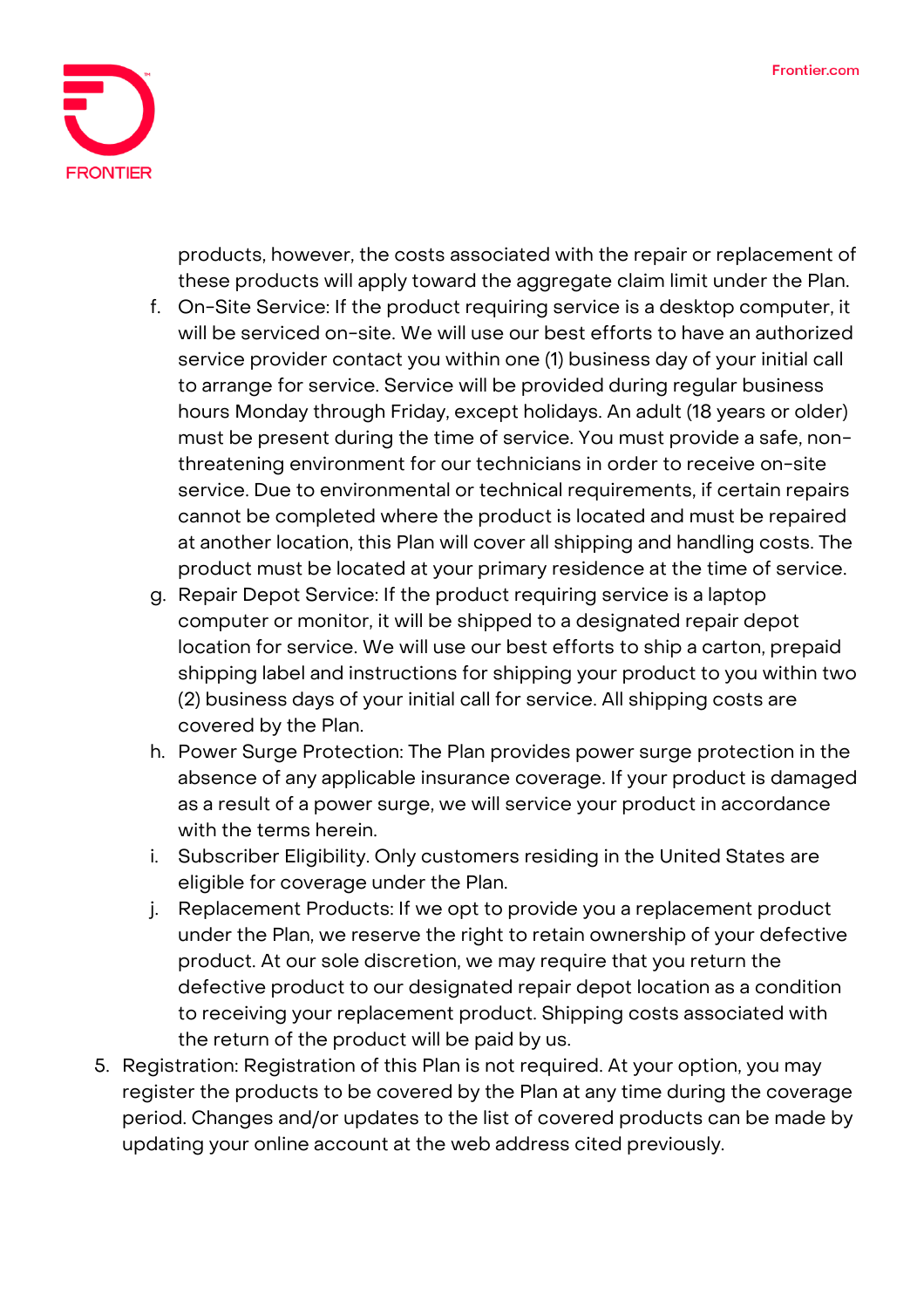

- 6. **Plan Limits of Liability (Aggregate Claim Limit):** Under the Plan, claims cannot exceed \$2,500 per 12-month rolling period which commences on the date of your first claim. We will be responsible for informing you, at the time of the claim, if you have reached the \$2,500 aggregate claim limit. The retail value of any repairs shall be equal to the market retail value of parts and labor charges for repairing the product, as determined at our sole discretion, provided that the retail value for any repair shall not exceed the total retail value of a comparable replacement product. In the event that you reach the 12-month aggregate claim limit for claims (\$2,500) and the product requires additional repairs, we will provide you with information on how to get the product repaired; however, we will not be responsible for any costs related to these repairs.
- 7. **Your Responsibilities:** This Plan is for your use only and may not be assigned. Products owned by anyone other than you or members of your household will not be covered by the Plan. Any abuse of the Plan by you, including but not limited to seeking replacement of a product not belonging to you, may result in termination of the Plan upon notice. The Product must be in good working condition prior to your Plan subscription. You must follow the instructions that are in the owner's manual for proper use, care and maintenance of the Product. Failure to follow the manufacturer's maintenance and service guidelines may result in the denial of coverage under this Plan. We strongly recommend (but do not require as a condition of this Plan) the regular back up of data and software. It is important that you back up all data files on your PC prior to the commencement of service; repairs to your PC may result in the deletion of such data files. Please retain these terms and conditions for your records.
- 8. **Payment:** You agree to pay monthly charges for this Plan as such charges may appear on your monthly bill from Frontier Communications Corporation. The monthly rate for the Plan was provided to you at the time you subscribed to the Plan. You may contact your Frontier representative for the current applicable rate for the Plan. Non-payment may result in cancellation of the Plan. All charges, plus all applicable taxes, shall be due and payable by the due date stated on Frontier's bill.
- 9. **If Your Product Needs Service:** In the event the product fails to operate, you may, 30 days after subscription to this Plan, file a claim by calling 1.877.462.0988, 24 hours a day, 7 days a week, excluding national holidays. As stated above, service for your PC or monitor is subject to your payment of a \$75.00 service fee for each claim. There will be no service fee required for servicing the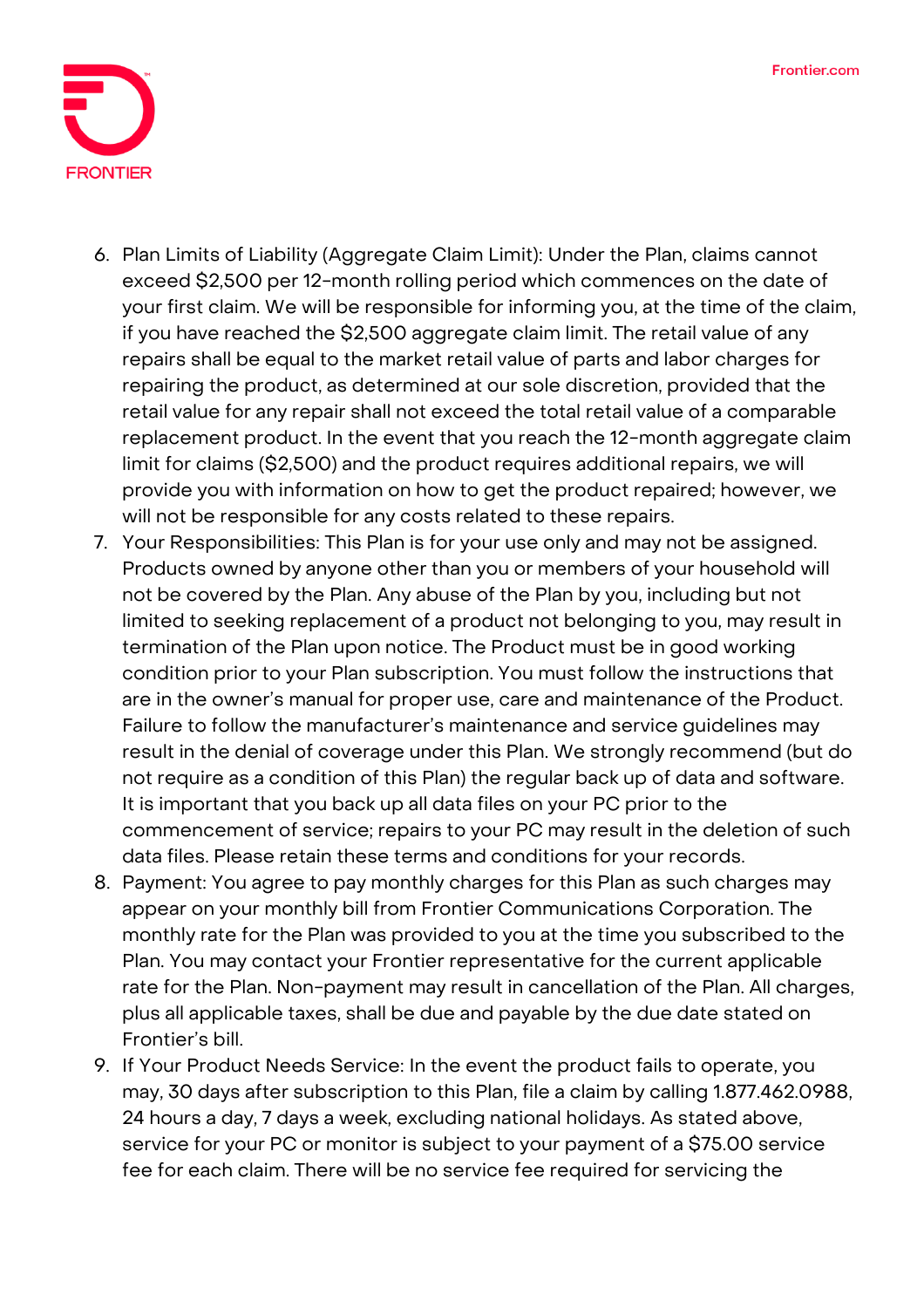

keyboard, mouse, modem, router or Fiber Internet back up battery, which are not an integrated component of your PC. **AT OUR OPTION, REPLACEMENTS WILL BE NEW, REBUILT, REFURBISHED, OR NON-ORIGINAL EQUIPMENT MANUFACTURER'S PARTS OR PRODUCTS THAT PERFORM TO THE ORIGINAL FACTORY SPECIFICATIONS.** If, at our sole discretion, it is determined that the product cannot be repaired, we will offer you a replacement product of like kind and quality, either new or refurbished. The cost of the replacement product cannot exceed the available balance of funds under the aggregate claim limit. Like kind and quality for Desktop and Laptop computers is determined by us, by comparing the product brand, the CPU, the disk space, the memory and the CD/DVD drive. Repaired or replaced products are warranted by us for 90 days from the date of product receipt by you. In the event that the product fails to function properly during such 90 days, we will repair or replace the product at no cost to you. Such services will not be charged against your aggregate claim limit under the Plan. If you choose not to accept the replacement product which we offer you, then we will provide a payment to you in the form of a gift card or check based on the fair market value of the product as determined by us, based upon the age of the product. This payment amount cannot exceed the available balance of funds under the aggregate claim limit.

- 10. **Insurance Securing this Plan:** This Contract is not an insurance policy. This Contract is secured by an insurance policy provided by Liberty Mutual Insurance Company, in the following jurisdictions only: AL, AR, CA, CT, FL, GA, HI, IL, KY, MN, MO, MT, NC, NH, NV, OH, OK, OR, SC, TX, VA, VT, WA, WI, WY and all other states required by law. In NY, this Contract is secured by an insurance policy provided by Liberty Insurance Underwriters Inc. If You reside in one of these listed states and, within sixty (60) days We have not paid a covered claim, provided You with a refund owed or You are otherwise dissatisfied, You may make a claim directly to the insurance company at 175 Berkley Street, Boston, Massachusetts, 02116 or 1.617.357.9500.
- 11. **Exclusions – What Is Not Covered:** This Plan does not cover the following:
	- a. Products with pre-existing conditions at the time of your subscription to the Plan;
	- b. Batteries (except for a Fiber Internet back up battery);
	- c. Failure of a Fiber Internet back up battery due to improper use or use with unauthorized products or any Fiber Internet back up battery previously replaced under this Plan or any other Frontier service plan owned by you;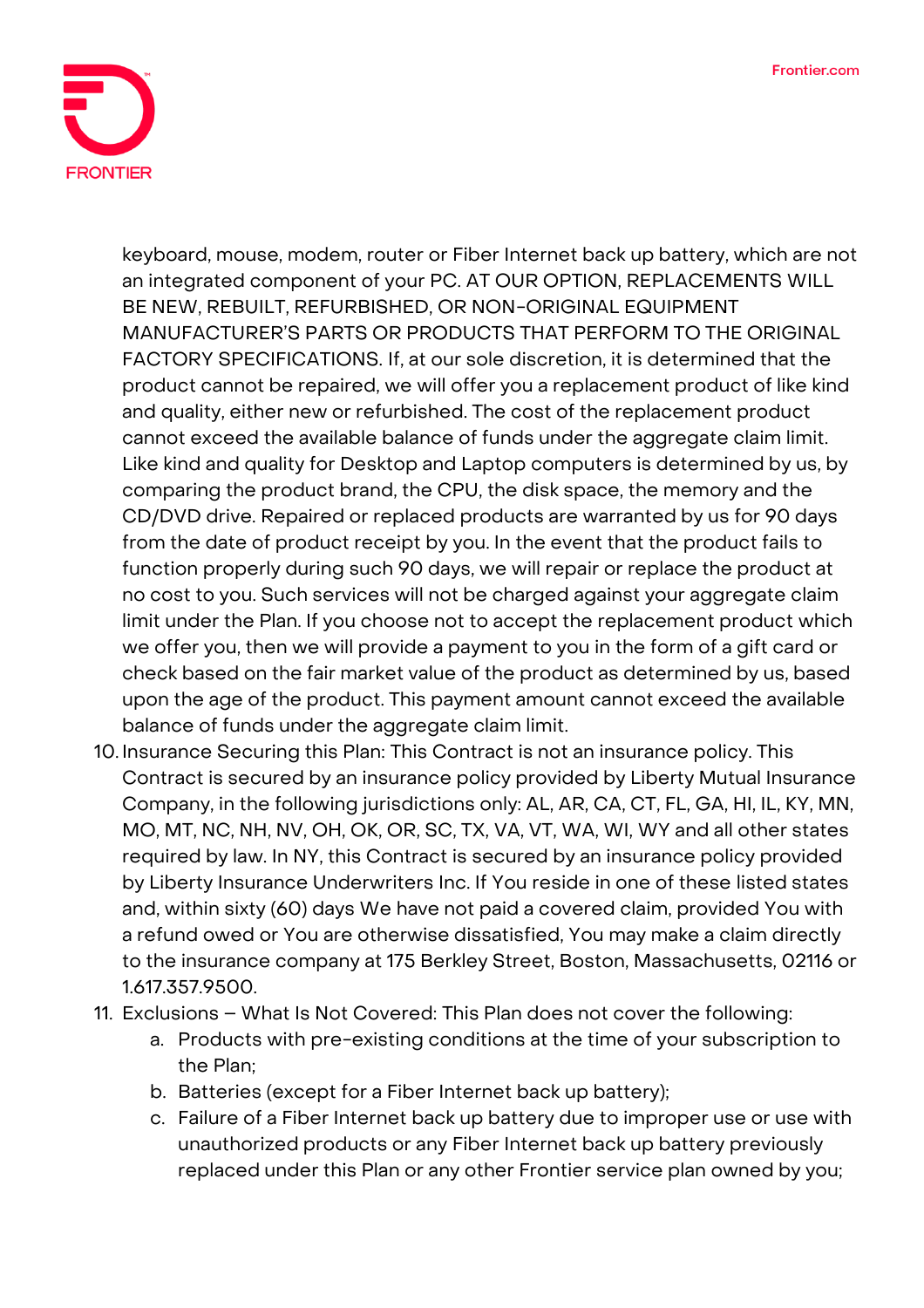

- d. Components or products used for any commercial, public, lease or other non-residential purpose;
- e. Cosmetic defects, damage to or failures of non-operational components that do not inhibit the proper operation and performance of a covered item, such as but not limited to: appearance parts; broken hinges; cracked cases; decorative finishing; finish defects; handles; nonfunctional plastic; trim; accessories; attachments;
- f. Damage or costs resulting from: improper installation or setup; use in any combinations not approved in the manufacturer's specifications; unauthorized modifications, alterations, repairs or repair personnel;
- g. Failure, inoperability, or disruption of any product or product functions due to any design flaw or systemic manufacturing defect;
- h. Failures, damage or loss caused by any physical force external to the product, whether accidental or intentional, including but not limited to: any disaster, whether natural (acts of God) or man-made, whether local or catastrophic; abuse; acts of war; civil disorders; corrosion; dirt; mold; dust; earthquake; fire; hail; insects or other animals; liquid immersion; malicious mischief; misuse; negligence; nuclear accident; riot; rust; sand; smoke; storm; terrorist attack; vandalism; wind;
- i. Costs associated with installation or de-installation of any product;
- j. PC peripherals such as printers, external speakers and/or scanners;
- k. LCD TVs or Plasma TVs that are used as a PC monitor;
- l. Burned-in images and pixel failure within designed specifications or that do not materially alter the product's functionality;
- m. Wireless repeaters, Fiber Internet routers, signal boost routers, additional base stations;
- n. Adjunct devices, or any device that is not built into the PC's CPU housing, except a keyboard, mouse, broadband modem, router or Fiber Internet back up battery;
- o. PCs that do not have administrator's permissions. The covered PC must be able to upload and download software;
- p. Products that are not owned by you or a member of your household, leased and rented products, or products that are not customarily located in your specified residence;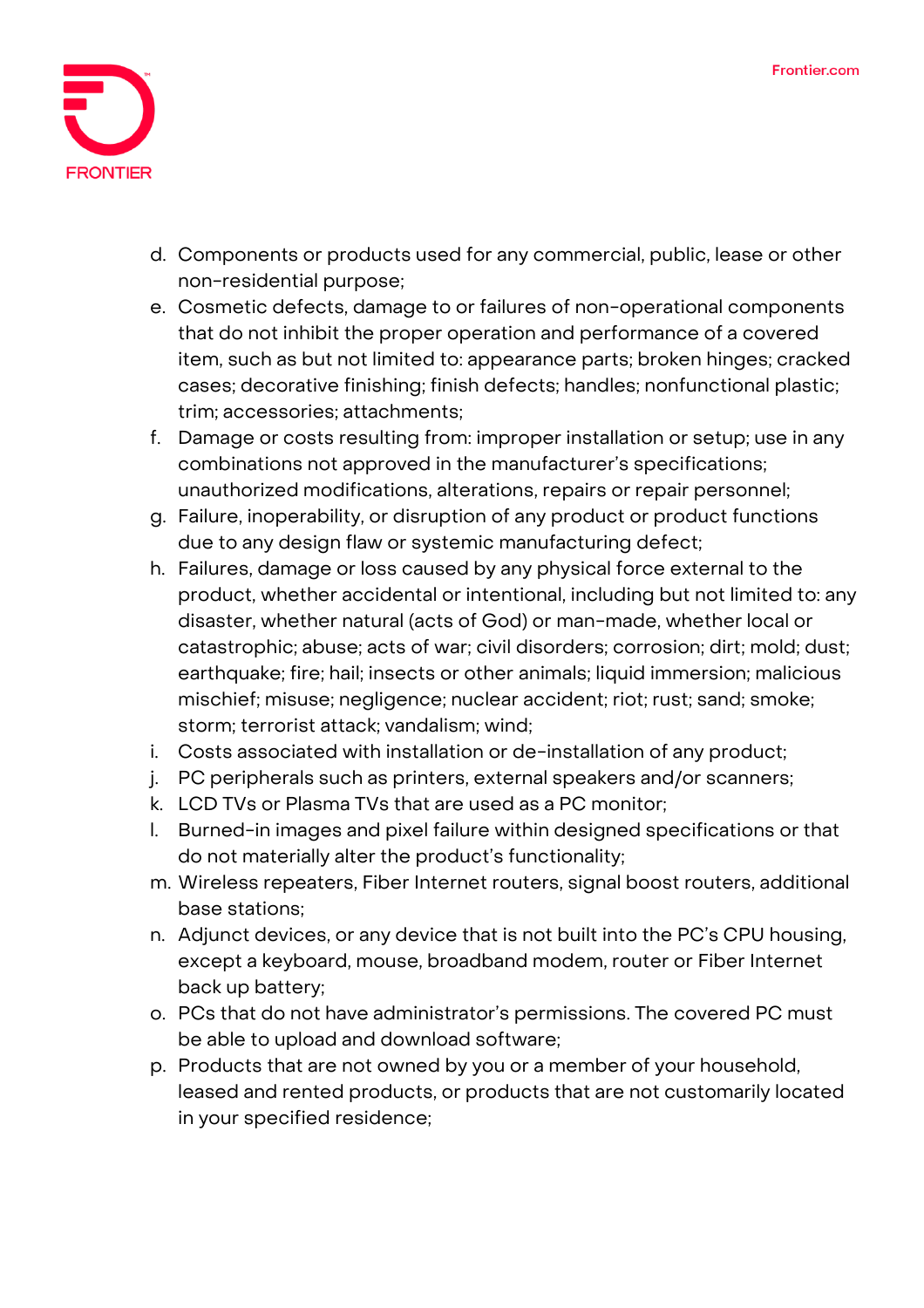

- q. Loss or damage to the product either while in storage or in the course of transit, delivery, or redelivery, except where the loss or damage occurs while your product is located at our designated repair depot;
- r. Normal periodic or preventative maintenance, inspections, cleaning, or tune-ups; minor adjustments and settings outlined in the product owner's manual that the user can perform; costs related to any service request which results in customer education or no problem found;
- s. Products whose serial number has been altered or removed;
- t. Products located outside the United States;
- u. Repair or replacement covered by a manufacturer recall in effect at the time of the failure;
- v. Support or repairs to software; loss or damage to software due to any cause; including but not limited to, computer virus; worm; Trojan programs; adware, spyware, firmware or any other software program;
- w. Data or software of any kind that is deleted or damaged during a repair or replacement under this Plan;
- x. Special, indirect, or consequential damages or losses; or
- y. Theft or loss of the product.
- 12. **Renewal:** This Plan automatically renews from month to month until cancelled.
- 13. **Transfer:** This Plan is not transferable to another party.
- 14. **Cancellation:** This Plan is provided on a month-to-month basis and can be canceled by you at any time for any reason by notifying Frontier's local business office (or other number that Frontier may designate for such purpose) or by notifying us in writing. We may elect not to renew the Plan upon 30 days written notice to you. Upon any termination or cancellation by you or Frontier, you will have coverage provided, at no cost for an additional thirty (30) days after the date of termination or cancellation of this Plan. All claims under this Plan must be reported to us within thirty (30) days after cancellation of the Plan.
- 15. **Changes to the Plan:** WE MAY CHANGE THE MONTHLY CHARGE FOR THE PLAN, OR WE MAY CHANGE THESE TERMS AND CONDITIONS FROM TIME TO TIME UPON THIRTY (30) DAYS WRITTEN NOTICE TO YOU. SUCH NOTICE MAY BE PROVIDED AS A MESSAGE PRINTED ON THE FRONTIER BILL, IN A SEPARATE MAILING OR EMAIL, OR BY ANY OTHER REASONABLE METHOD AT FRONTIER'S DISCRETION. IF YOU DO NOT AGREE TO THE MODIFIED CHARGES OR TERMS OF THE AGREEMENT, YOU MAY CANCEL THE PLAN BY NOTICE TO FRONTIER AT ANY TIME IN ACCORDANCE WITH THESE TERMS AND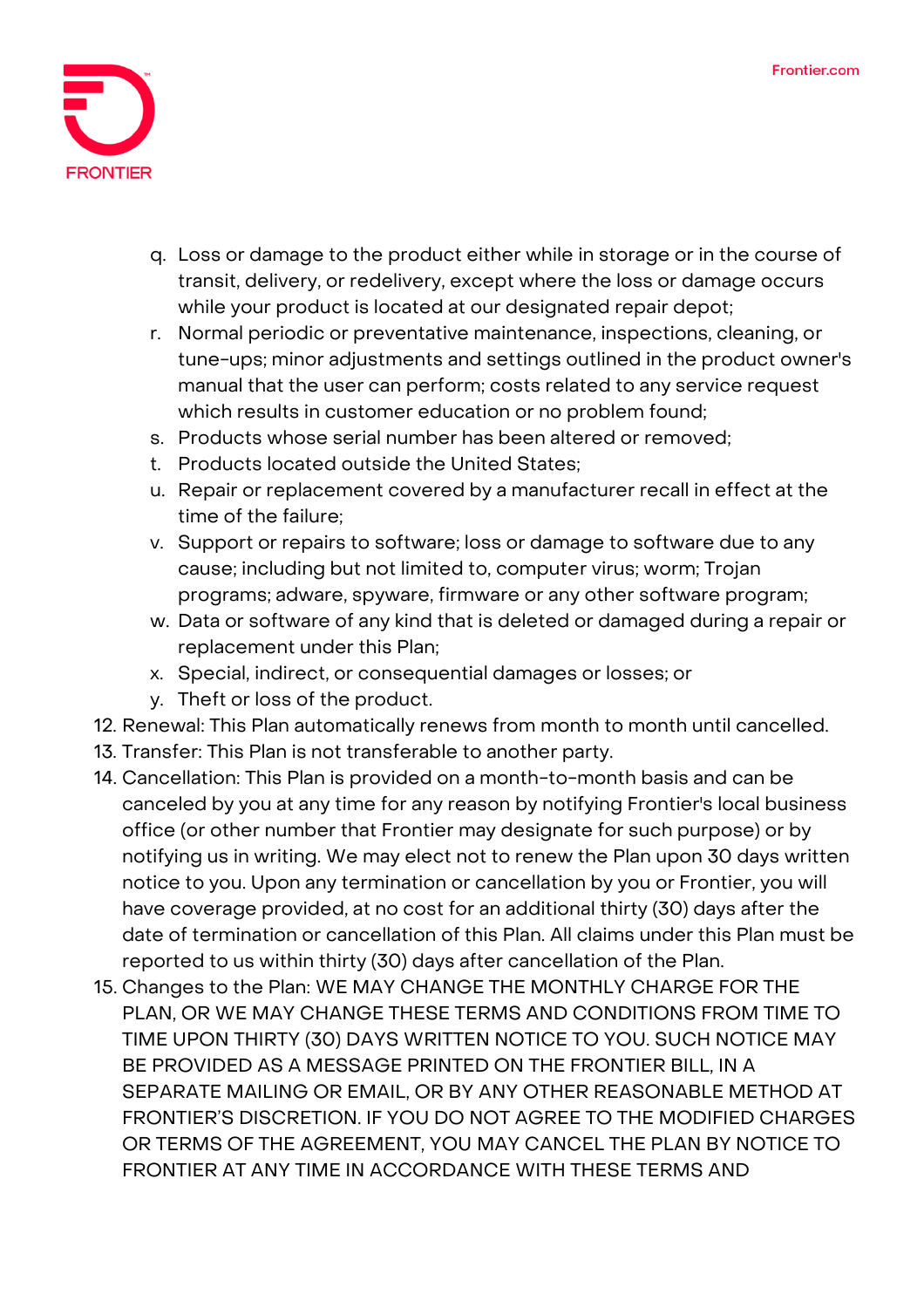

CONDITIONS. THE PAYMENT OF APPLICABLE CHARGES BY YOU, OR A REQUEST FOR SERVICE UNDER THE PLAN, AFTER RECEIVING SUCH NOTICE OF A CHANGE IN THE CHARGES OR OTHER TERMS AND CONDITIONS WILL BE DEEMED TO BE ASSENT BY YOU TO THE CHANGE (S) IN THE CHARGES, TERMS OR CONDITIONS.

- 16. **Limitation of Liability:** Our liability for any negligence, error, mistake, or omission regarding the Plan or replacement of product(s) under the Plan is limited to a correction of any such error, mistake or omission. If such a correction is not possible, our liability will be limited to charges for the applicable month paid to Frontier pursuant to the Plan. Any refund must be requested by you. IN NO EVENT WILL THE PLAN OBLIGOR, FRONTIER OR THE ADMINSTRATOR BE LIABLE FOR INDIRECT, INCIDENTAL OR CONSEQUENTIAL DAMAGES INCLUDING BUT NOT LIMITED TO PERSONAL INJURIES OR LOSS OF INCOME ARISING OUT OF OR CONNECTED TO THE PROVISION OF THE PLAN REPAIR OR REPLACEMENT OF PRODUCTS UNDER THE PLAN AND CAUSED BY NEGLIGENCE, ERROR, MISTAKE OR OMISSION ON THE PART OF THE PLAN OBLIGOR, ADMINISTRATOR OR FRONTIER OR THEIR RESPECTIVE EMPLOYEES, AGENTS OR SUBCONTRACTORS.
- 17. **Force Majeure:** We shall not be held responsible for any delay or failure in performance of any part of this Plan to the extent that such delay or failure is caused by fire, flood, explosion, war, strike, embargo, government requirement, regulatory agency requirement civil or military authority, acts of God, or other similar causes beyond our control.
- 18. **Non-waiver:** Our failure in any circumstance to require strict adherence to any term or condition set forth herein shall not be deemed a waiver by us of any such term or condition under any other circumstance or of any other term or condition set forth herein.

**If You Reside In One Of The Following States, These Provisions Apply To You:**

**Alabama:** You are entitled to a "Free Look" period for this Plan. This Plan will be considered void and we will refund you the purchase price of the Plan if you have not made a claim under this Plan and you have returned the Plan to us a) within 20 days after the date we have mailed the Plan to you, b) within 10 days after you have received the Plan if the Plan was furnished to you at the time the Plan was purchased, or c) within a longer time period if specified in the Plan. If we fail to pay the cancellation refund within forty-five (45) days of your written request, we will pay you a penalty of ten percent (10%) of the Plan purchase price for each thirty (30) day period or portion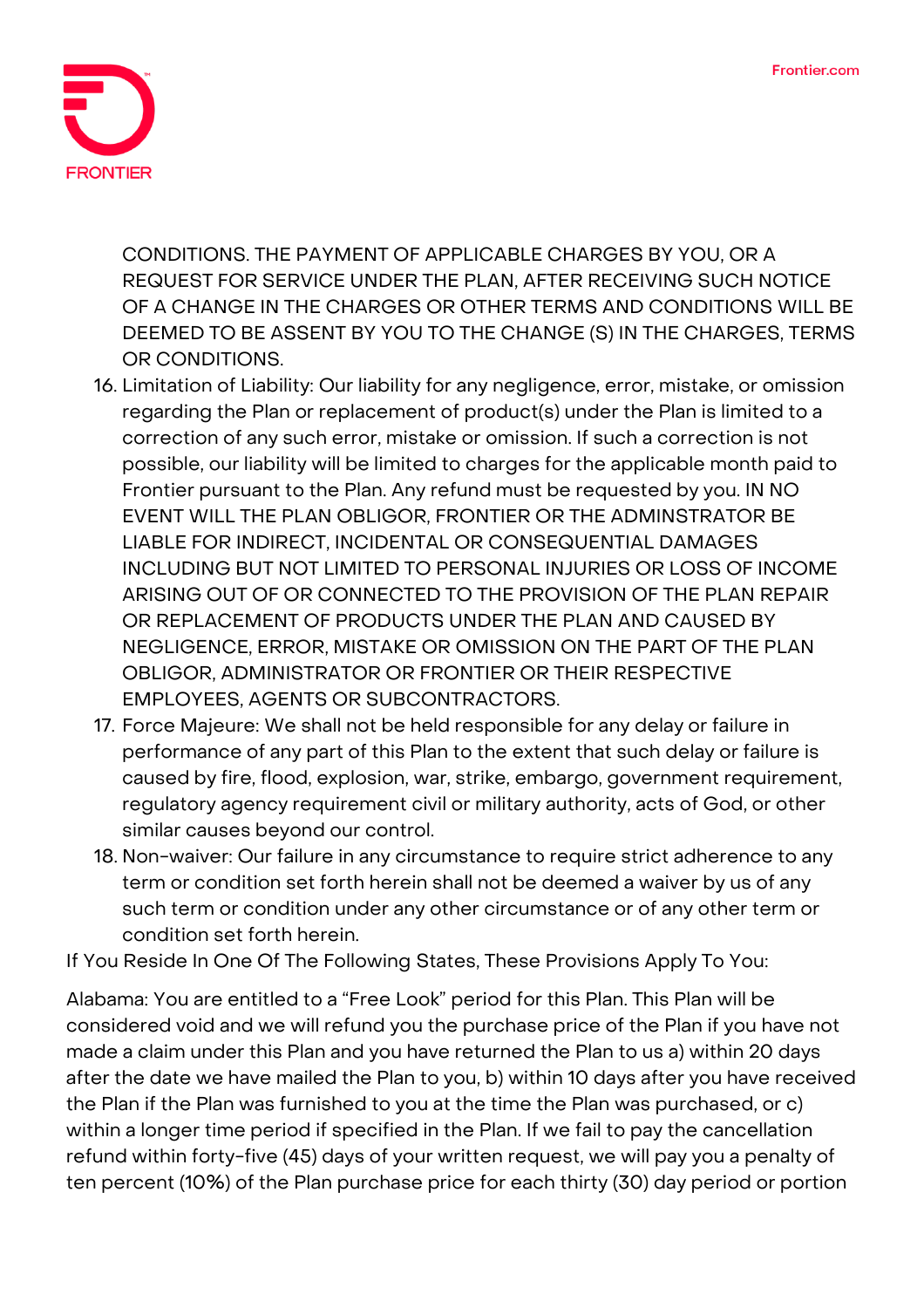

thereof that the refund and any accrued penalties remain unpaid. The right to void this Plan applies only to the original Plan purchaser and is not transferable. If we cancel this Plan, no cancellation fee will be imposed. If we cancel this Plan for reasons other than nonpayment, a material misrepresentation made by you to us or because of a substantial breach of duties by you relating to the product or its use, we will mail a written notice to you at least five (5) days prior to cancellation. The notice of cancellation shall state the effective date of cancellation and the reason for cancellation.

**Arizona:** If your written notice of cancellation is received prior to the expiration date, the administrator shall refund the remaining pro-rata price, regardless of prior services rendered under this Plan. The pre-existing condition exclusion does not apply to conditions occurring prior to the sale of the consumer product by the Obligor, its assignees, subcontractors and/or representatives.

**California:** You may cancel this Plan for any reason at any time. For all products other than home appliances and home electronic products, the Cancellation provision is amended as follows: If the Plan is cancelled: (a) within sixty (60) days of the receipt of this Plan, you shall receive a full refund of the price paid for the Plan provided no service has been performed, or (b) after sixty (60) days, you will receive a pro rata refund, less the cost of any service received.

**Connecticut:** The expiration date of this Plan shall automatically be extended by the duration that the product is in our custody being repaired. In the event of a dispute with the administrator, you may contact the State of Connecticut Insurance Department, PO Box 816, Hartford, CT 06142-0816, Attn: Consumer Affairs. The written complaint must contain a description of the dispute, the purchase price of the product, the cost of repair of the product and a copy of the Plan. If we elect to not renew this Plan, we will provide you with a 60-day written notice.

**Florida:** The Plan shall be cancelled by us for fraud or material misrepresentation, including but not limited to commercial or rental use. Unauthorized repair or replacement of covered equipment shall result in the cancellation of the Plan by us. In the event of cancellation by us, written notice of cancellation shall be mailed to you not less than sixty (60) days before cancellation is effective. This Plan can be cancelled by you at any time for any reason by emailing, mailing or delivering to us notice of cancellation. If the Plan is cancelled: (a) within thirty (30) days of the receipt of the Plan, you shall receive a full refund of the price paid for the Plan provided no service has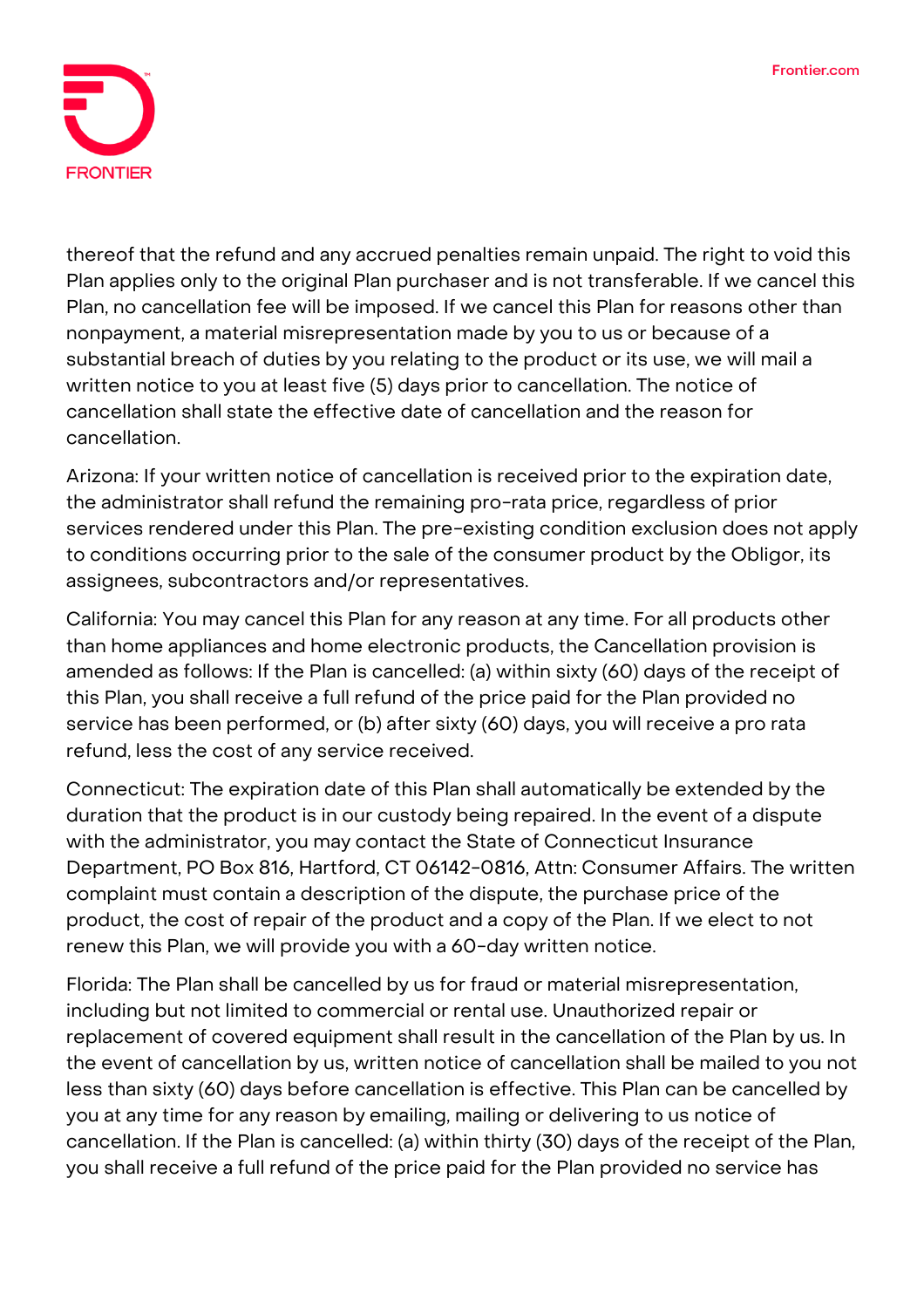

been performed, or (b) after thirty (30) days, you will receive a refund based on 100% of unearned pro rata premium less any claims that have been paid or less the cost of repairs made by us. If we cancel the Plan, the return premium is based upon 100% of the unearned pro rata premium. Only a check payable to you will be issued by us if your product cannot be repaired or replaced pursuant to the terms and conditions of this Plan.

**Georgia:** This Plan shall be non-cancelable by us except for fraud, material misrepresentation, or failure to pay consideration due therefore. The cancellation shall be in writing and shall conform to the requirements of Code 33-24-44. You may cancel at any time upon demand and surrender of the Plan and we shall refund the excess of the consideration paid for the Plan above the customary short rate for the expired term of the Plan. The Plan excludes coverage for incidental and consequential damages and pre-existing conditions only to the extent such damages or conditions are known to you or reasonably should have been known to you.

**Illinois:** You may cancel this Plan: a) within thirty (30) days after its purchase if no service has been provided and a full refund of the Plan price, less a cancellation fee not to exceed the lesser of ten percent (10%) of the Plan price or fifty dollars (\$50.00); or b) at any other time and a pro rata refund of the Plan price for the unexpired term of the Plan, based on the number of elapsed months less the value of any service received, and the cancellation fee not to exceed the lesser of ten percent (10%) of the Plan price or fifty dollars (\$50.00).

**Nevada:** You are entitled to a "Free Look" period for this Plan. If the plan is cancelled, no deduction shall be made from the refund for the cost of any service received. This Plan may be cancelled due to an unauthorized repair which results in a material change in the nature or extent of the risk, occurring after the first effective date of the current policy, which causes the risk of loss to be substantially and materially increased beyond that contemplated at the time the policy was issued or last renewed. This Plan will be considered void and we will refund you the purchase price of the Plan if you have not made a claim under this Plan and you have returned the Plan to us a) within 20 days after the date we have mailed the Plan to you, b) within 10 days after you have received the Plan if the Plan was furnished to you at the time the Plan was purchased, or c) within a longer time period if specified in the Plan. If we fail to pay the cancellation refund within forty-five (45) days of your written request, we will pay you a penalty of ten percent (10%) of the Plan purchase price for each thirty (30) day period or portion thereof that the refund and any accrued penalties remain unpaid. The right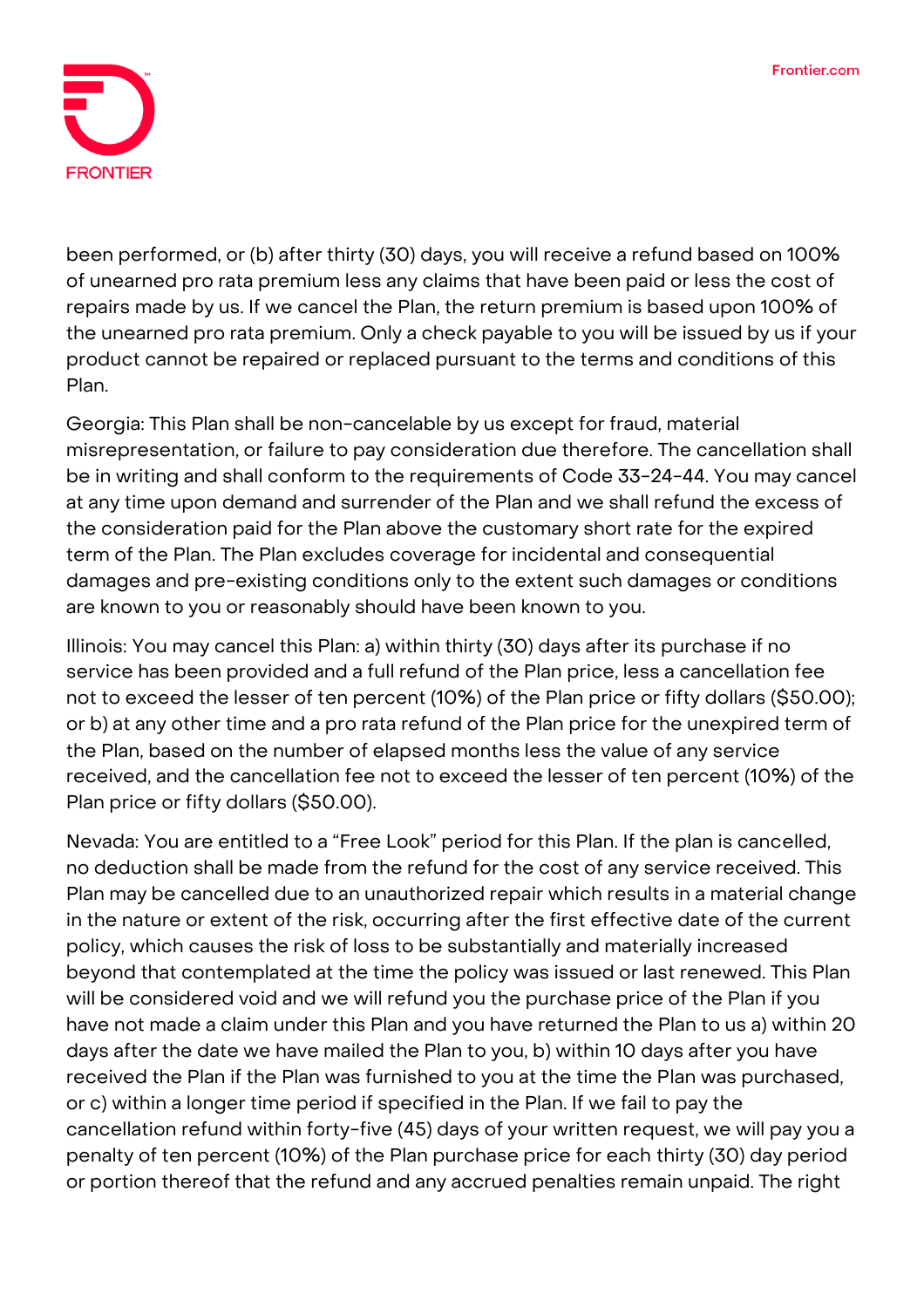

to void this Plan applies only to the original Plan purchaser and is not transferable. If we cancel this Plan, no cancellation fee will be imposed.

**New Hampshire:** In the event you do not receive satisfaction under this Plan, you may contact the New Hampshire Insurance Department, 21 South Fruit St, Suite 14, Concord, NH 03301 or 1.800.852.3416.

**New Mexico:** If this Plan has been in force for a period of seventy (70) days, we may not cancel before the expiration of the Plan term or one (1) year, whichever occurs first, unless: (1) you fail to pay any amount due; (2) you are convicted of a crime which results in an increase in the service required under the Plan; (3) you engage in fraud or material misrepresentation in obtaining this Plan; (4) you commit any act, omission, or violation of any terms of this Plan after the effective date of this Plan which substantially and materially increase the service required under this Plan; or (5) any material change in the nature or extent of the required service or repair occurs after the effective date of this Plan and causes the required service or repair to be substantially and materially increased beyond that contemplated at the time you purchased this Plan.

**North Carolina:** The purchase of this Plan is not required either to purchase or to obtain financing for a home appliance.

**Oklahoma:** THIS PLAN IS NOT ISSUED BY THE MANUFACTURER OR WHOLESALE COMPANY MARKETING THE PRODUCT COVERED BY THIS PLAN. THIS PLAN WILL NOT BE HONORED BY SUCH MANUFACTURER OR WHOLESALE COMPANY. IF EITHER YOU OR WE CANCEL THIS PLAN, THE RETURN OF THE PLAN PRICE WILL BE BASED UPON ONE HUNDRED PERCENT (100%) OF THE UNEARNED PRO RATA PRICE OF THE PLAN, LESS THE COST OF ANY SERVICE RECEIVED.

**South Carolina:** You are entitled to a "Free Look" period for this Plan. If you cancel this Plan within 30 days of receipt of this Plan, you shall receive a full refund of the Plan purchase price. If we fail to pay the cancellation refund within forty-five (45) days of your written request, we will pay you a penalty of ten percent (10%) of the Plan purchase price for each thirty (30) day period or portion thereof that the refund and any accrued penalties remain unpaid. To prevent any further damage, please refer to the owner's manual. In the event the service Plan provider does not provide covered service within (60) days of proof of loss by the Plan holder, the Plan holder is entitled to apply directly to the Insurance Company. If the Insurance Company does not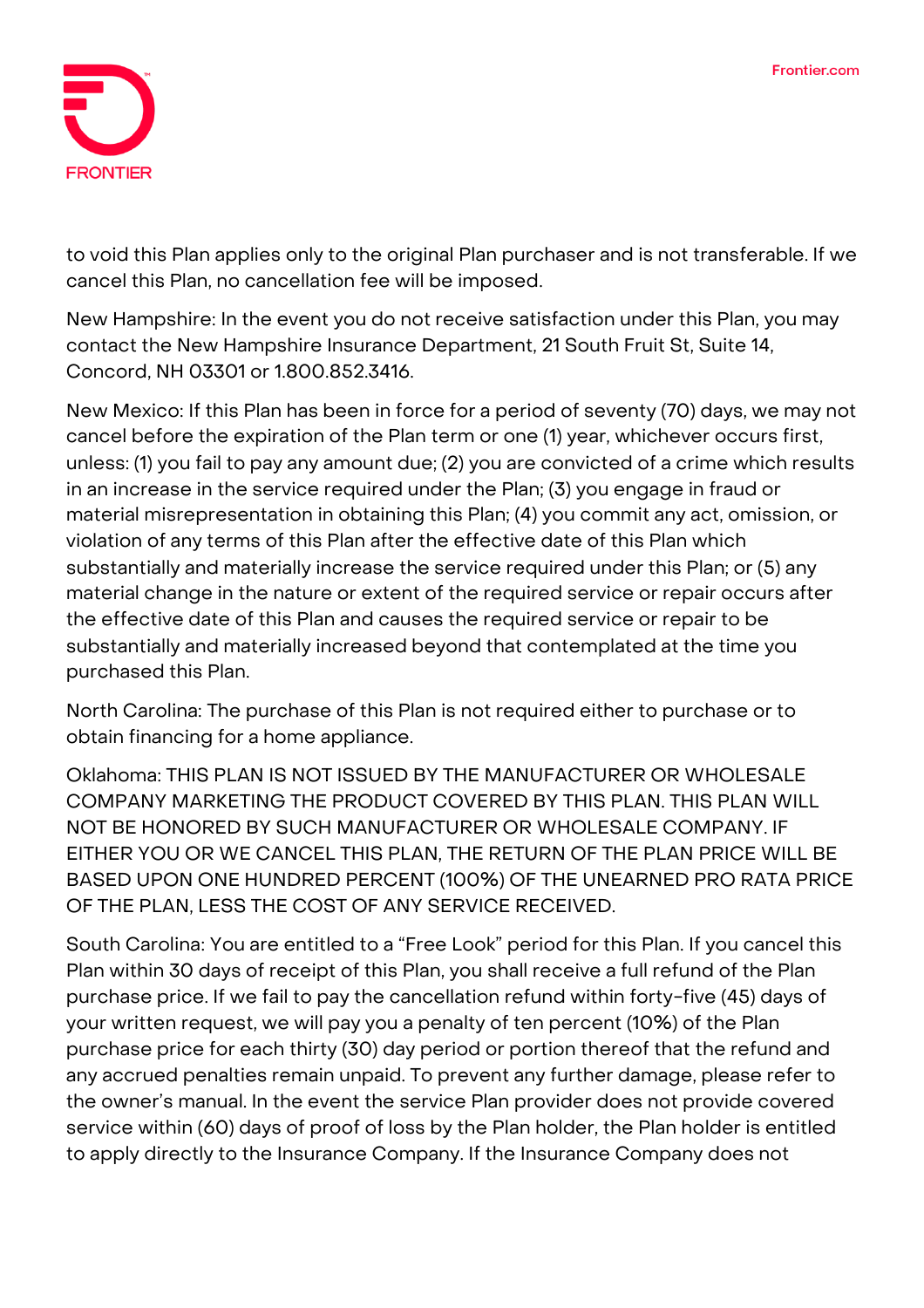

resolve such matters within sixty (60) days of proof of loss, they may contact the SC Department of Insurance, P.O. Box 100105, Columbia, SC 29202-3105, 1.800.768.3467.

**Texas:** If you purchased this Plan in Texas, unresolved complaints concerning a provider or questions concerning the registration of a Plan provider or administrator may be addressed to the Texas Department of Licensing and Regulations, PO Box 12157, Austin, TX 78711 or 1.512.463.2906 or 1.800.803.9202. You may apply for reimbursement directly to the insurer if a refund or credit is not paid before the fortysixth (46th) day after the date on which the Plan is returned to the provider.

**Utah:** Coverage afforded under this Plan is not guaranteed by the Utah Property and Casualty Guarantee Association. If we cancel this Plan due to fraud or material misrepresentation, you will be notified thirty (30) days prior to Plan cancellation. If we cancel this Plan due to nonpayment, you will be notified ten (10) days prior to Plan cancellation. This Plan is subject to limited regulation by the Utah Insurance Department. To file a complaint, contact the Utah Insurance Department, 3110 State Office Building, Salt Lake City, UT 84114 and phone number 1.801.538.3800 or 1.800.439.3805.

**Washington:** This Plan is not a Plan of insurance. This Service Plan is secured by a contractual liability insurance policy provided by Liberty Mutual Insurance Company 175 Berkley Street, Boston, Massachusetts, 02116 or 1.617.357.9500. You may make a claim directly to the insurance company at any time.

**Wisconsin: THIS AGREEMENT IS SUBJECT TO LIMITED REGULATION BY THE WISCONSIN OFFICE OF THE COMMISSIONER OF INSURANCE.** This Plan shall not be cancelled nor can coverage be denied due to unauthorized repair of the covered equipment, unless we are prejudiced by your failure to obtain such authorization. If you cancel this Plan, no deduction shall be made from the refund for the cost of any service received. This Plan is backed by a contractual liability insurance policy with limits of liability of five thousand dollars (\$5,000) per claim and twenty-five thousand dollars (\$25,000) in aggregate per Plan.

**Wyoming:** This Plan will be considered void and we will refund you the full purchase price of the Plan or credit your account if you have not made a claim under this Plan and you have returned the Plan to us, a) within 20 days after the date we have mailed the Plan to you, b) within 10 days after you have received the Plan if the Plan was furnished to you at the time the Plan was purchased, or c) within a longer time period if specified in the Plan. A ten percent (10%) penalty per month shall be added to a refund